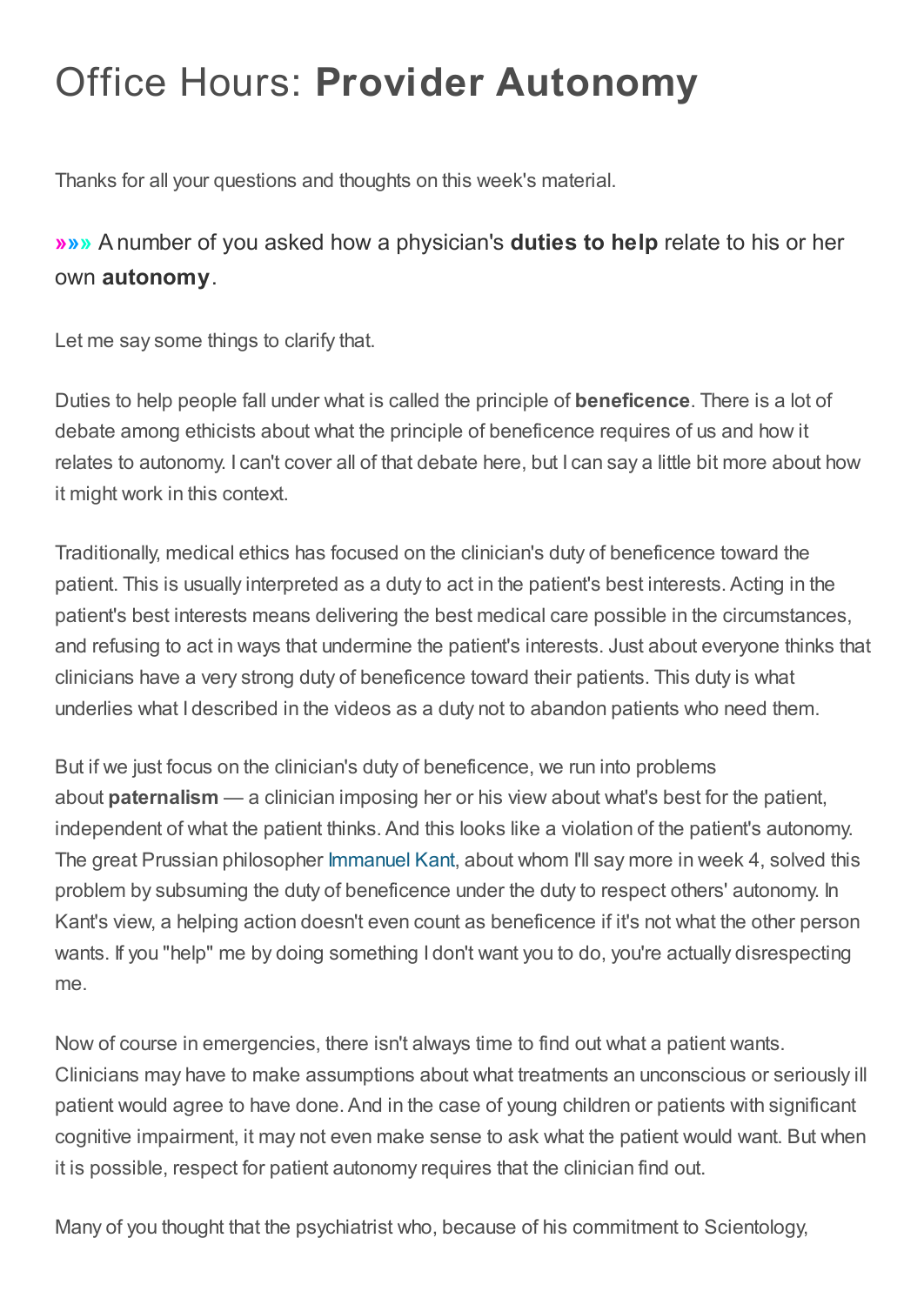wouldn't prescribe psychiatric drugs, would actually be harming his patients. That's an extremely important consideration, but we should also take into account the fact that there may well be patients out there who share his beliefs and want to be treated by a clinician like him. But surely he has has a duty to present his beliefs upfront (and how they depart from the prevailing standards of psychiatric practice) so that patients can decide for themselves whether they want to be under his care. To withhold that information from patients is to fail to respect their autonomy.

I suggested in the videos that respecting a patient's autonomy can require the clinicians do things to help them act on their decisions and carry out their projects. In Kant's view, helping people is just a way of respecting them. But we do normally get to exercise our own autonomy when deciding whether or when to help people. I don't have to help people do things that are morally wrong or that I think will harm them or even that are pointless.This is why the clinician doesn't have to help a patient obtain an unnecessary MRI. But the special role of a clinician does generate a parallel special duty to help patients in need of their care. So the duty of beneficence is especially strong for clinicians when it comes to helping their patients.

## »»» JenChapman asked about how the presence of other peopleaffects the duty to help.

This is actually a big topic of debate among philosophers! If I'm the only one around, then obviously the entire duty falls on me. But if others are present, it seems reasonable for them to step up and help too. This is how issues of conscientious objection are often handled in practice. If one clinician is unwilling to help because of a conscientious objection, another clinician can help instead. It becomes more complicated in cases where, although the other people present could help, they aren't helping. So if there are 50 of us on the side of the pool while you're drowning and the other 49 aren't planning to do anything, it seems like the duty does fall entirely on me. It's not fair, but it's not an excuse to let you drown.

## »»» A number of you wondered about how financial considerations affect the physician's duty to act in her patient's best interests.

Of course it's okay for a clinician to get paid for her services, but most ethicists agree that it's a violation of beneficence if a clinician orders tests or does procedures that the patient doesn't really need, and that earn a profit for the clinician. So the clinician cannot put her own financial interests above the needs of her patients. This doesn't mean that she can ignore the overall costs of care. Physicians do have responsibilities toward society when it comes to health care costs. But that's a bigger topic than we can address here.